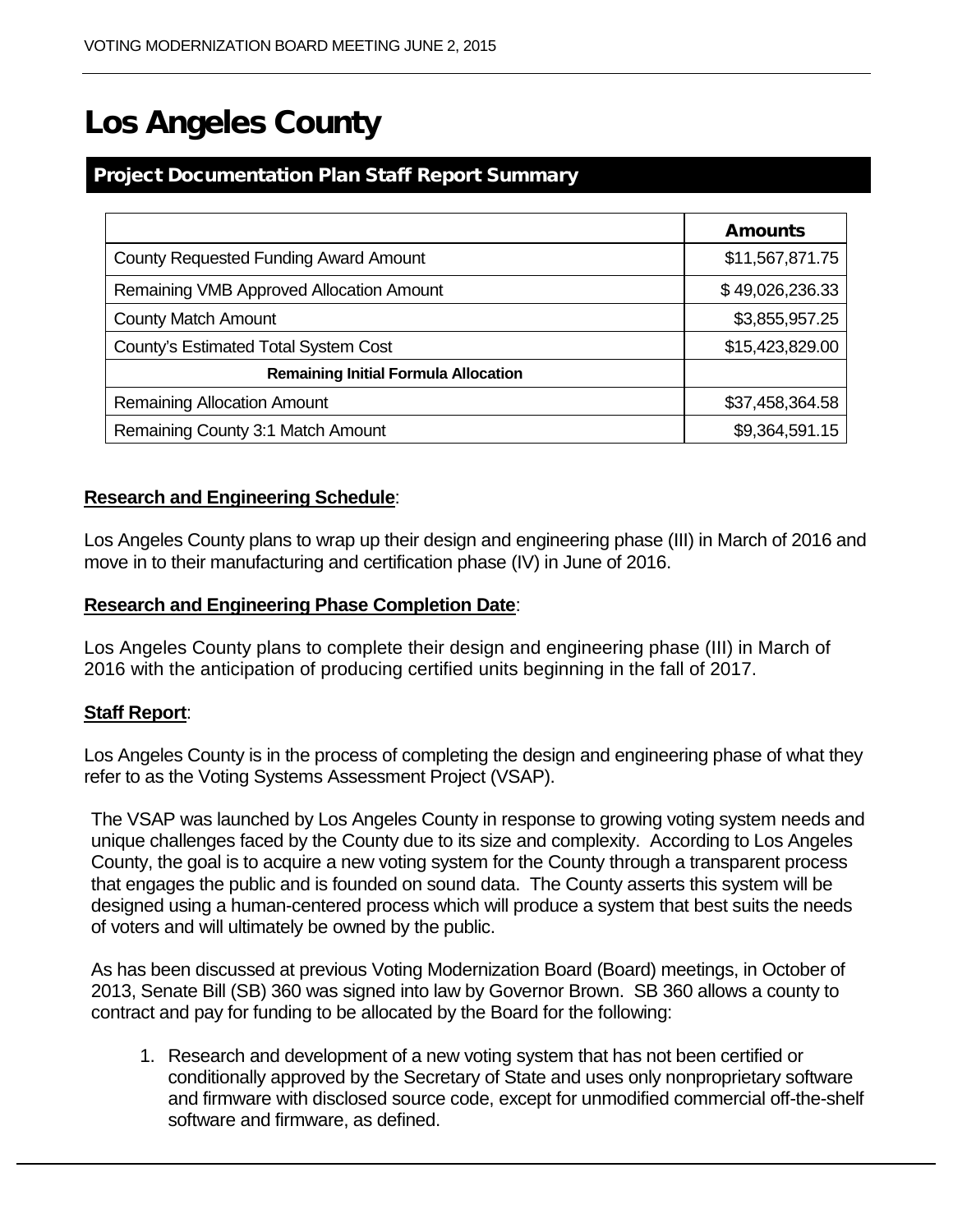# Los Angeles County Project Documentation Plan - Staff Report

- 2. Manufacture of the minimum number of voting system units reasonably necessary for either of the following purposes:
	- a. To test and seek certification or conditional approval for the voting system.
	- b. To test and demonstrate the capabilities of the voting system in a pilot program, as defined.

The counties may use the authorization of a Funding Award Letter to secure a contract with a vendor and/or consultant to begin the research and development process of a proposed voting system. During the research and development process, counties may come to the VMB iteratively to request further authorization/funding as the research and development phases progress.

In October of 2014, Los Angeles County entered into an agreement with IDEO for the development of detailed designs and engineering specifications for a new ballot marking device (BMD) and related voting system components. The completion of this phase will provide Los Angeles County with the necessary engineering package to transition into the manufacturing and implementation of a new voting system. It is Los Angeles' intent to certify and implement the new voting system for use in future elections.

Recently, Los Angeles County provided the Board with invoices or documentation for items in the amount of **\$8,275,829, for work already completed**. Using the 3:1 match formula, Los Angeles County is seeking reimbursement in the amount of \$6,206,871.75 for this purpose. The County also seeks authorization for funding in the amount of **\$7,148,000, for future expenditures**. Using the 3:1 match formula, Los Angeles County in the future will be seeking reimbursement in the amount of \$5,361,000 for this purpose. These two requests for reimbursement (current and future) comprise the County Requested Funding Award Amount of \$11,567,871.75.

**Work Already Completed.** The \$8,275,829 requested for work already completed can be broken down into three categories, invoices for: deliverables, travel costs, and personnel costs.

**Deliverables.** At the request of the staff to the Board, Los Angeles County has provided copies of 16 invoices from IDEO and 1 invoice from Atkins Research Global along with the supporting documentation regarding each deliverable in the amount of \$7,633,020.

**Travel Costs.** Travel expense claims for Los Angeles County staff, the VSAP Advisory Committee (provides expert analysis on initial research findings and continuous input and guidance throughout the project), and the VSAP Technical Advisory Committee (provides ongoing technical expertise in the fields of usability, accessibility, and security; membership rosters for both committees are attached) have been submitted to the Board in the amount of \$25,719.

Before these costs can be considered for reimbursement, a succinct itemization of travel costs including specific trips and associated staff, will need to be provided to the Board.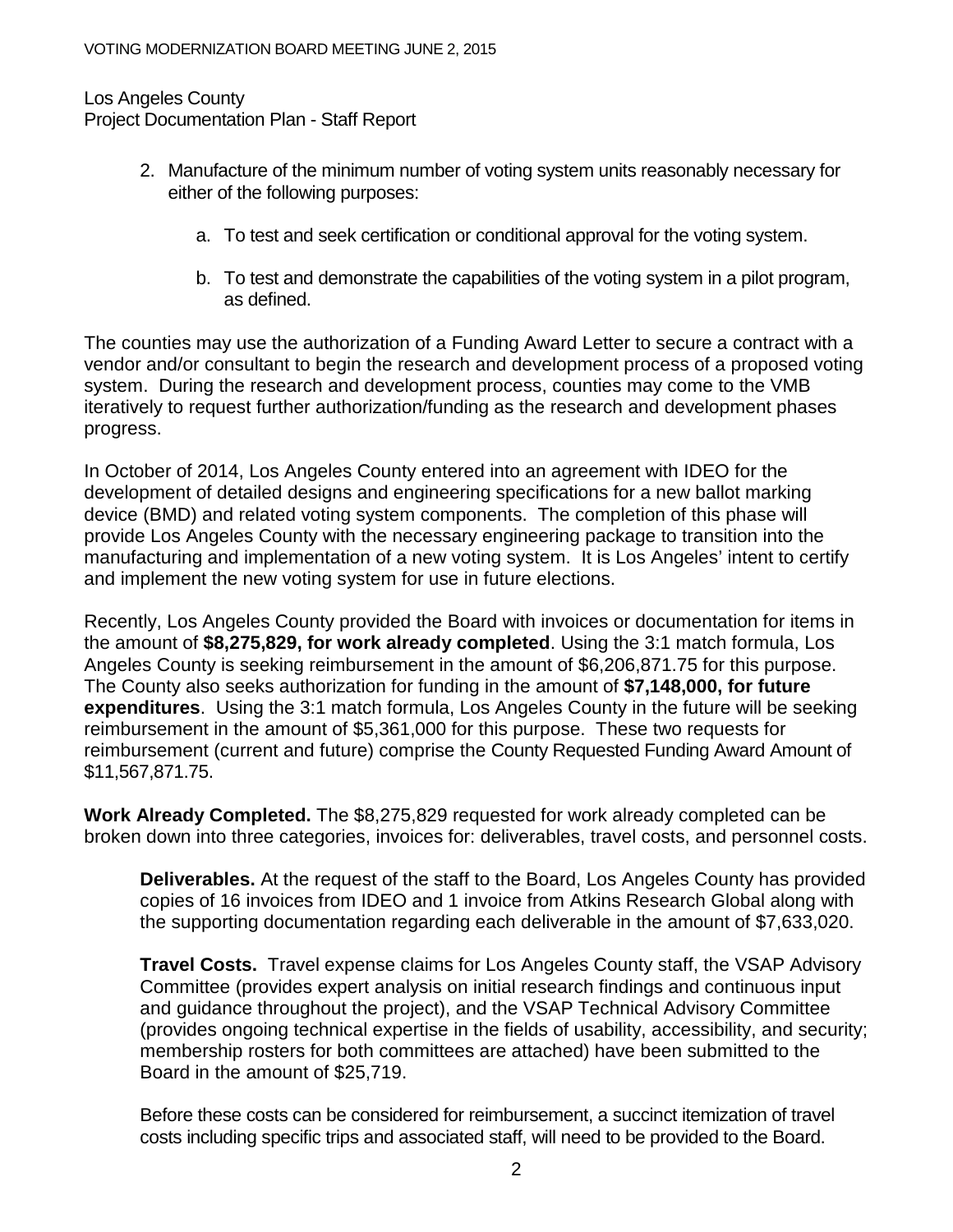Los Angeles County Project Documentation Plan - Staff Report

> **Personnel Costs.** The County has submitted a request for the reimbursement of county personnel costs as they relate to their work on VSAP. Those claims total \$617,090.

Specifically, Los Angeles County is asking the Board to reimburse them for the salaries of those county staff members working full time on VSAP. The County's salary calculations also include employee benefits and overhead. Employee benefits include benefit costs other than salaries or wages earned by county employees. These benefits include health/dental/life insurance, unemployment, disability, workers compensation, deferred compensation plans, etc.

Overhead costs include those costs that cannot be readily identified to a specific service, but are incurred while employees perform their duties, for example: utilities, custodial, security, and administrative functions such as payroll, personnel, and accounting.

Before these personnel costs can be considered for reimbursement, a succinct itemization that clearly differentiates between the cost of employee salaries/wages, benefits, and overhead will need to be provided to the Board.

This is the first time the Board has been asked to cover the cost of overhead. The Board will need to decide if Proposition 41 bond funds can be used to reimburse counties for overhead while conducting research and development as it relates to a new voting system. It should be noted that while administering the Help America Vote Act (HAVA), Secretary of State staff has decided that HAVA funds will not be made available for reimbursement to counties for the cost of overhead while staff performs work specific to HAVA.

**Future Expenditures.** Los Angeles County is also requesting that the Board authorize funding in the amount of \$7,148,000.00 for future expenditures. The county expects to be invoiced by IDEO during the remainder of 2015 and early 2016 as their design and engineering phase (III) wraps up.

# **Staff Recommendation**:

It is our recommendation that Los Angeles County's Project Documentation Plan be approved and the Board authorize the issuance of a Funding Award Letter in the amount of \$11,567,871.75.

At this time we recommend the reimbursement of the County's deliverables in the amount of \$7,633,020. Los Angeles County must submit a fully executed Research and Development Payment Request Form (Appendix E-2 in the Funding Application and Procedural Guide) and include a copy of each invoice along with documentation regarding the matching fund requirement before reimbursements in the amount of \$5,724,765 (\$7,633,020 reduced by the 3:1 match formula) will be made.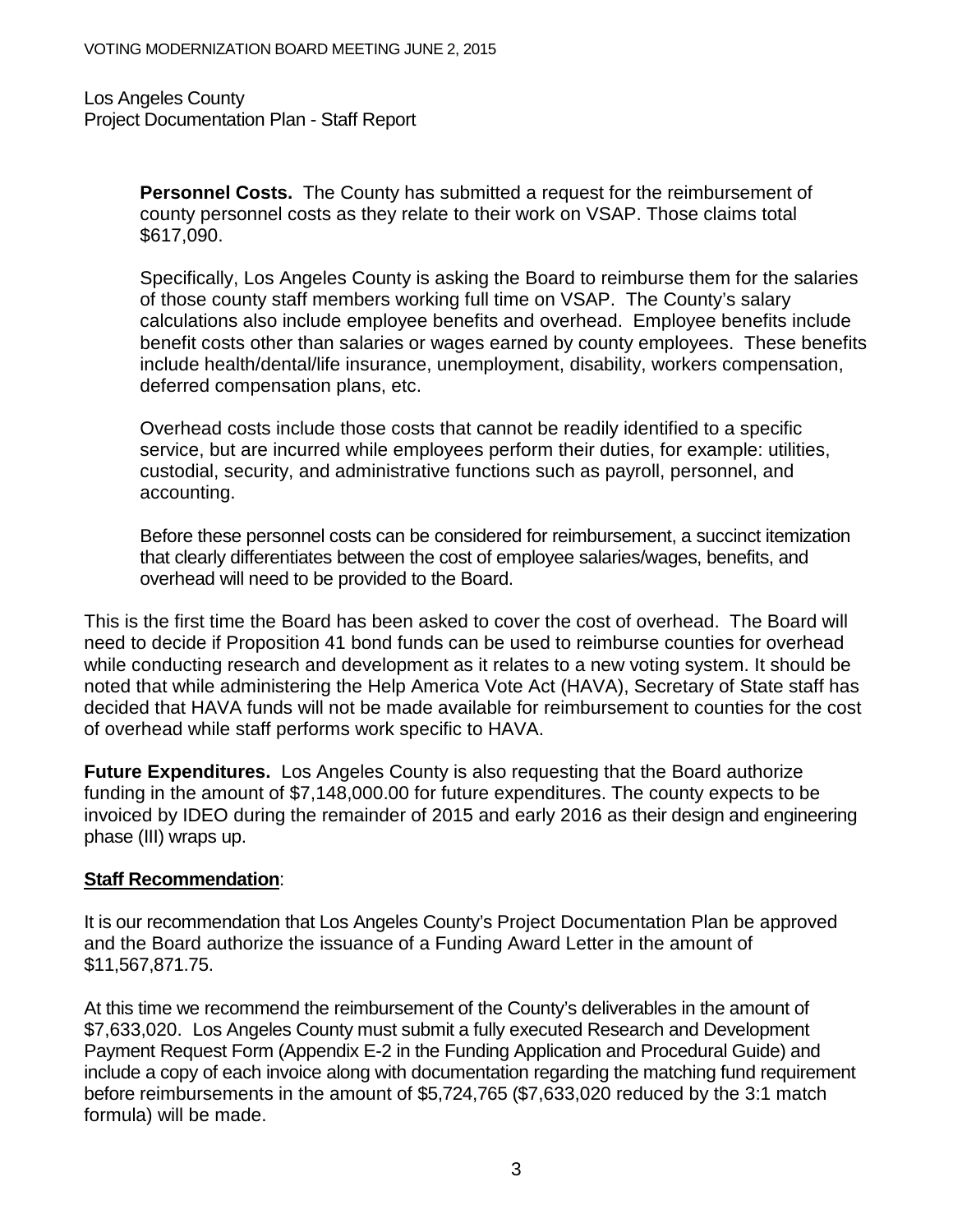Los Angeles County Project Documentation Plan - Staff Report

At this time, we cannot recommend reimbursement for either the travel costs (\$25,719) or the personnel costs (\$617,090) as they have been submitted to the Board as part of the Project Documentation Plan, until such time Los Angeles County provides concise itemization of all associated costs.

Additionally, when Los Angeles County is ready to submit invoices for payment(s) related to the authorized funding in the amount of \$7,148,000.00, it is the recommendation that the County must come back before the Board in order to provide an update regarding the progress of the project, before reimbursement can be made.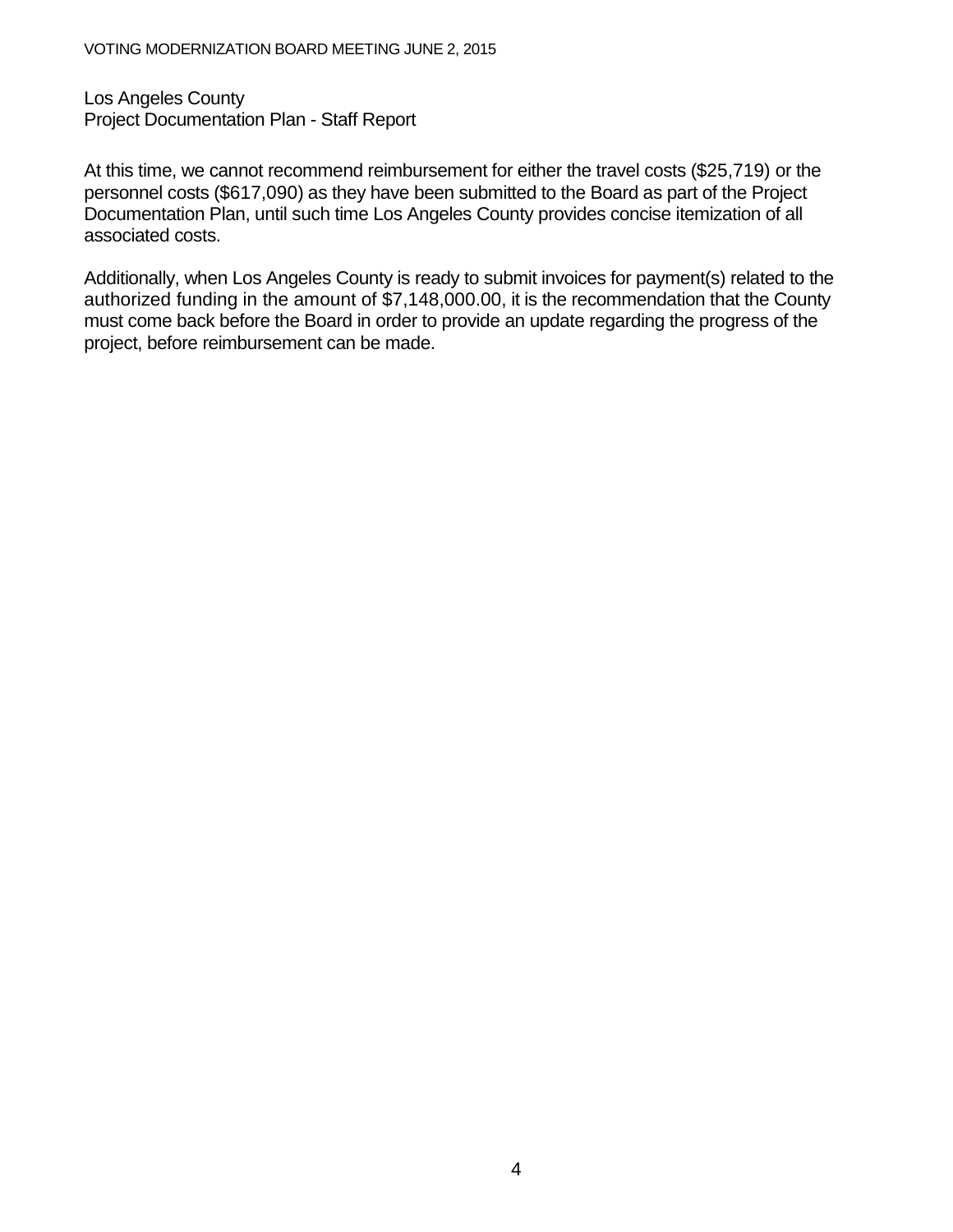

# Los Angeles County Registrar-Recorder/County Clerk

Dean C. Logan Registrar-Recorder/County Clerk

## **Advisory Committee Members:**

## Ofelia M. Medina

Director of State Civic Engagement **NALEO Educational Fund** 1122 W. Washington Blvd., Third Floor Los Angeles, California 90015 omedina@naleo.org 213-765-9434

## Eric Bauman

Chair Los Angeles County Democratic Party 3550 Wilshire Blvd., Suite 1203 Los Angeles, CA 90010 ericbauman@cadem.org 213-382-0063

# Theresa Devoy

City Clerk City of Norwalk 12700 Norwalk Blvd Norwalk, CA 90650 tdevoy@ci.norwalk.ca.us 562-929-5920

#### Kathay Feng

**Executive Director** California Common Cause 3303 Wilshire Blvd., Suite 310 Los Angeles, CA 90010 kfeng@commoncause.org 213-252-4552

#### Carolyn Fowler

Election Protection Board Co-Chair Los Angeles County Democratic Party 3138 W 139th St Unit 2 Hawthorne, CA 90250 cjfowler@att.net 310-880-3748

#### Mimi Kennedy

**Board Chair** Progressive Democrats of America mimik@me.com

## Deanna Kitamura

Senior Staff Lawyer Advancing Justice Los Angeles 1145 Wilshire Blvd., 2nd Floor Los Angeles, CA 90017 dkitamura@advancingjustice-la.org 213-977-7500

# **Justin Levitt**

Associate Professor Loyola Law School 919 Albany St Los Angeles, CA 90015 justin.levitt@lls.edu 213-736-7417

#### Nancy Mahr

President League of Women Voters of Los Angeles County 28028 Ella Rd. Rancho Palos Verdes, CA 90275 nlmahr@cox.net 310-784-7787

## Jaclyn Tilley Hill

Chair Emeritus Quality and Productivity Commission Los Angeles County 565 Kenneth Hahn Hall of Administration 500 West Temple St Los Angeles, CA 90012 jtilleyhill@verizon.net 562-884-1616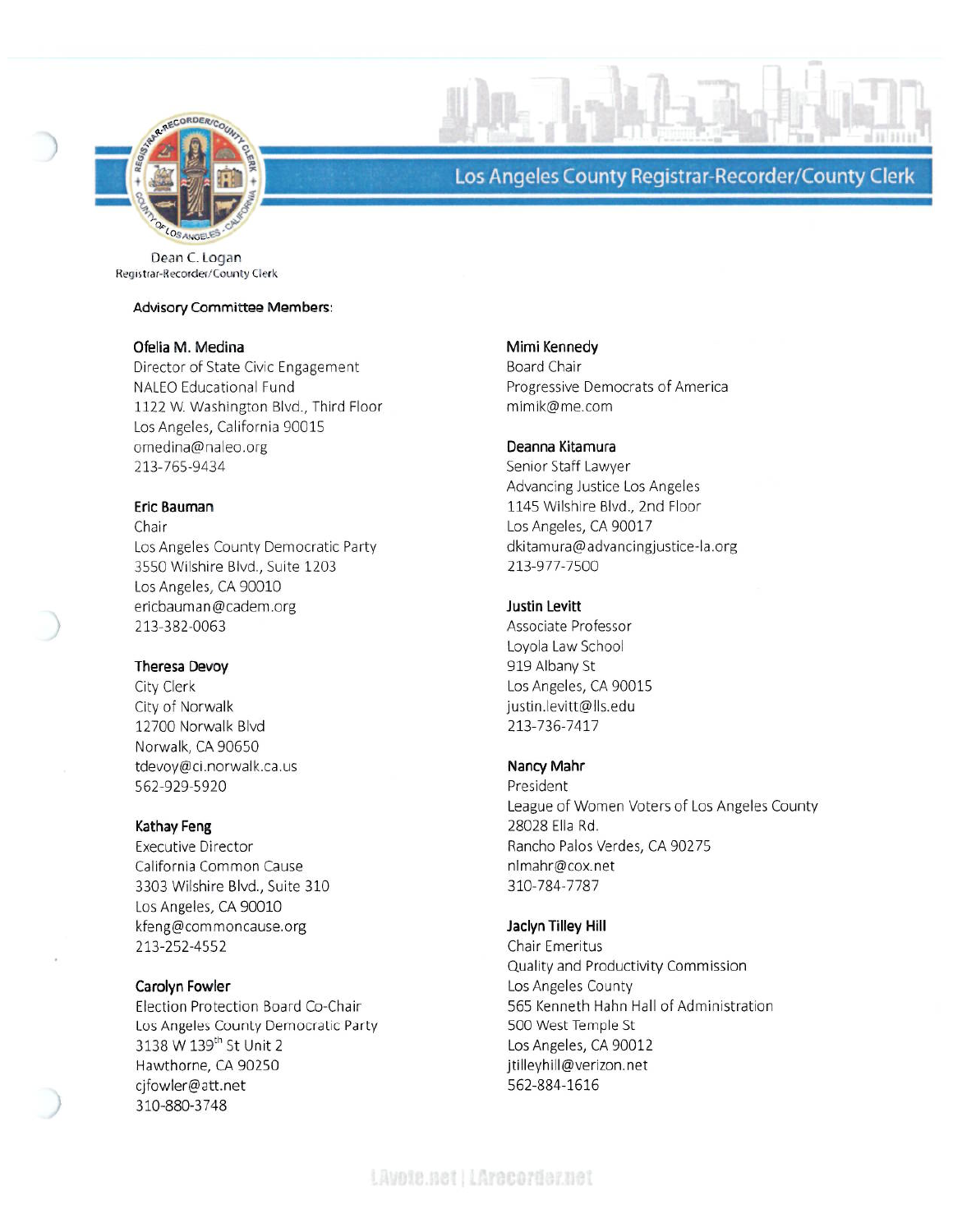# **Holly Wolcott**

City Clerk City of Los Angeles 200 North Spring Street City Hall - Room 360 Los Angeles, California 90012 213-978-1020 holly.wolcott@lacity.org 562-884-1616

#### Bryce Yokomizo

Adjunct Faculty, School of Public Administration California State University, Northridge 18111 Nordhoff St. Northridge, CA 91330 byokomizo@aol.com 818-454-6549

#### **Mark Vafiades**

Chair Los Angeles County Republican Party 13351 D Riverside Drive #159 Sherman Oaks, CA 91423 mark@lagop.org 818-558-7600

#### **Terri Lantz**

Client Rights Advocate UCP Westside Activity Center 6110 Washington Blvd. Culver City, CA 90232 tlantz@ucpla.org 310-995-8747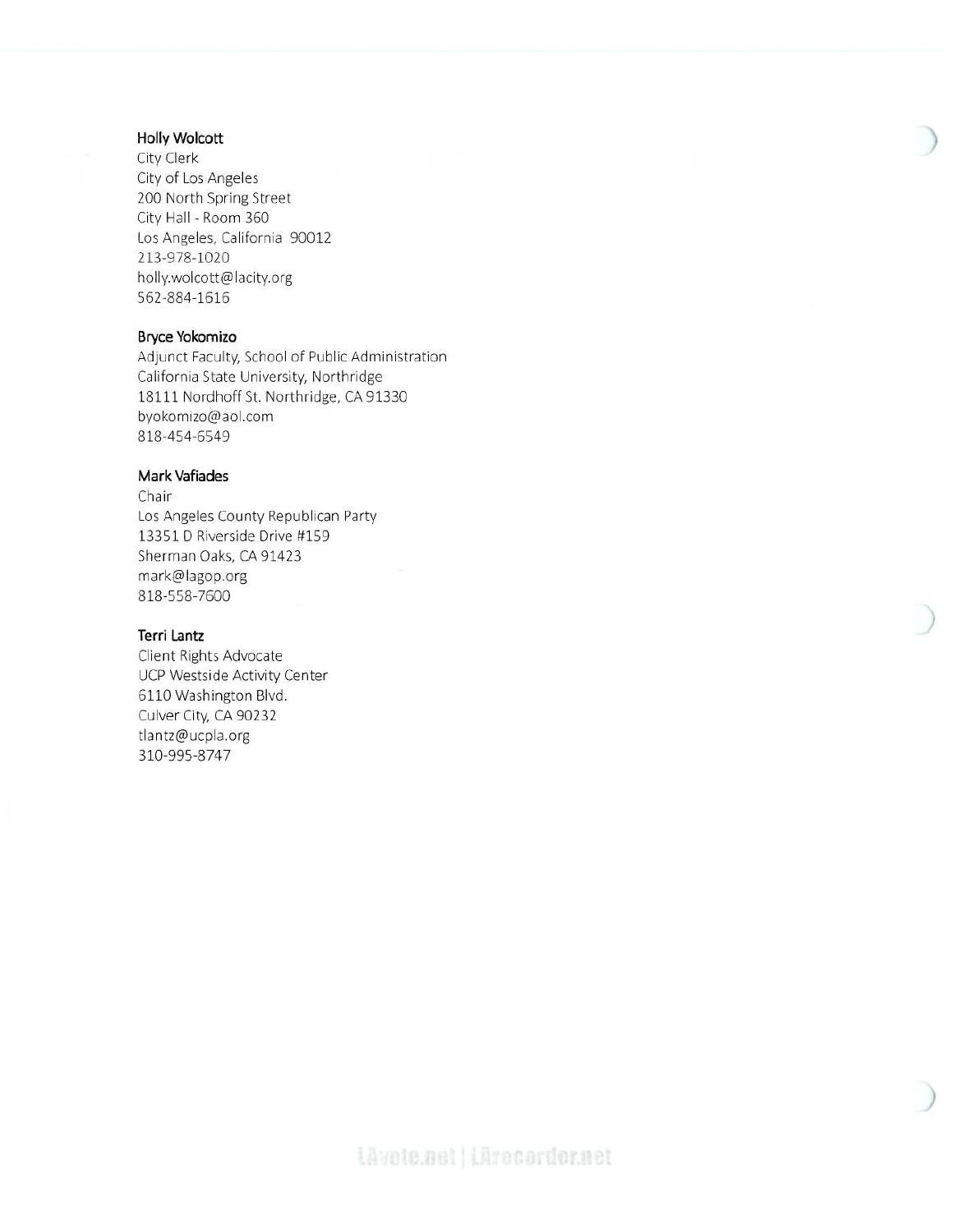#### Technical Advisory Committee Members

#### Henry Balta

Associate Chief Information Office Los Angeles County CIO World Trade Center 350 S Figueroa Street, Suite 188 Los Angeles, CA hbalta@cio.lacounty.gov 213-253-5622

#### Michael Byrne

Professor **Rice University** Department of Psychology, MS-25 P.O. Box 1892 Houston, TX 77251-1892 byrne@rice.edu 713-348-3770

#### Joshua Franklin

IT Security Specialist National Institute of Standards and Technology 100 Bureau Drive, Stop 8930 Gaithersburg, MD 20899-8930 joshua.franklin@nist.gov 301-975-8463

#### Diane Golden

Policy Coordinator Association of Assistive Technology Act Program 700 S. Minter Grain Valley, MO 64029 diane.golden@ataporg.org 816-616-7668

#### Joseph Lorenzo Hall

Chief Technologist Center for Democracy & Technology 1634 | Street NW, Suite 1100 Washington, DC 20006-4011 joe@cdt.org 202-407-8825

#### **Brian Hancock**

Director, Testing and Certification U.S. Election Assistance Commission 1335 East West Highway Suite 4100 Silver Spring, MD 20910 bhancock@eac.gov 202-566-3122

#### Jared Marcotte

Officer, Elections Technology The Pew Charitable Trusts 901 E Street, Northwest, Washington, DC 20004 jmarcotte@pewtrusts.org 802-310-5313

#### Noel Runyan

Primary Consultant Personal Data Systems 638 Sobrato Lane Campbell, CA 95008 noel@personaldatasystems.com 408-866-1126

#### **Richard Sanchez**

Chief Information Officer Los Angeles County CIO World Trade Center 350 S. Figueroa Street, Suite 188 Los Angeles, CA 90071 rsanchez@cio.lacounty.gov 213-253-5600

## Pamela Smith

President Verified Voting Foundation P.O. Box 4104 Carlsbad, CA 92018-4104 pam@verifiedvoting.org 760-434-8683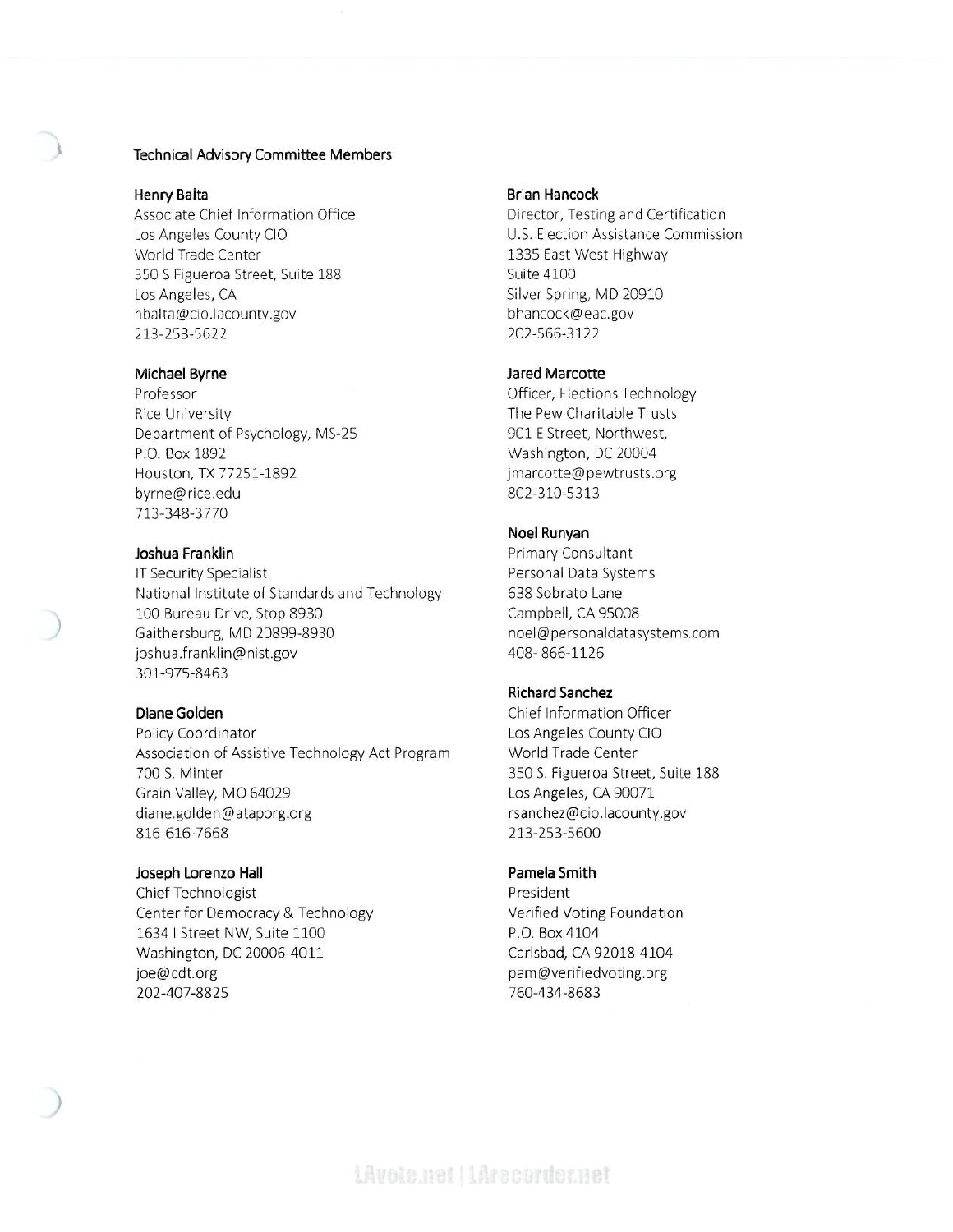# Charles Stewart III

Professor Massachusetts Institute of Technology Department of Political Science 77 Massachusetts Avenue Room E53-470 Cambridge, MA 02139 cstewart@mit.edu 617-253-3127

# David Wagner

Professor **UC Berkeley** Department of Computer Science 733 Soda Hall Berkeley, CA 94720-1776 daw@cs.berkeley.edu 510-642-2758

## Whitney Quesenbery

Co-Founder Center for Civic Design 78 Washington Avenue High Bridge, NJ 08829 whitneyq@centerforcivicdesign.org 410-921-6811